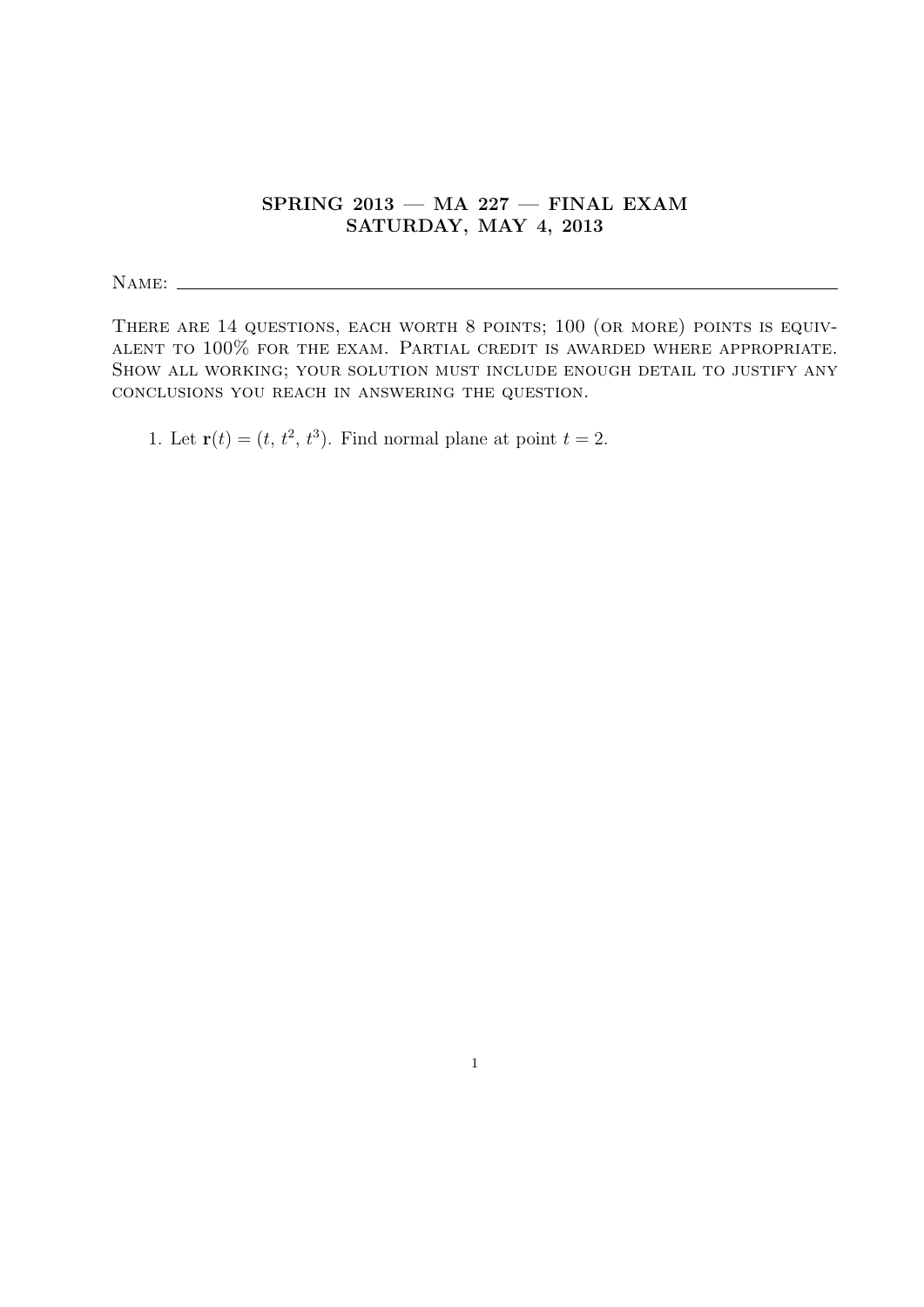2. Find the equation of the plane containing the points  $(1, 1, 1)$ ,  $(1, 1, -1)$  and  $(-1, 2, 2)$ .

3. Find the area of the parallelogram generated by the vectors  $(2, 1, -1)$  and  $(-1, 1, 2)$ .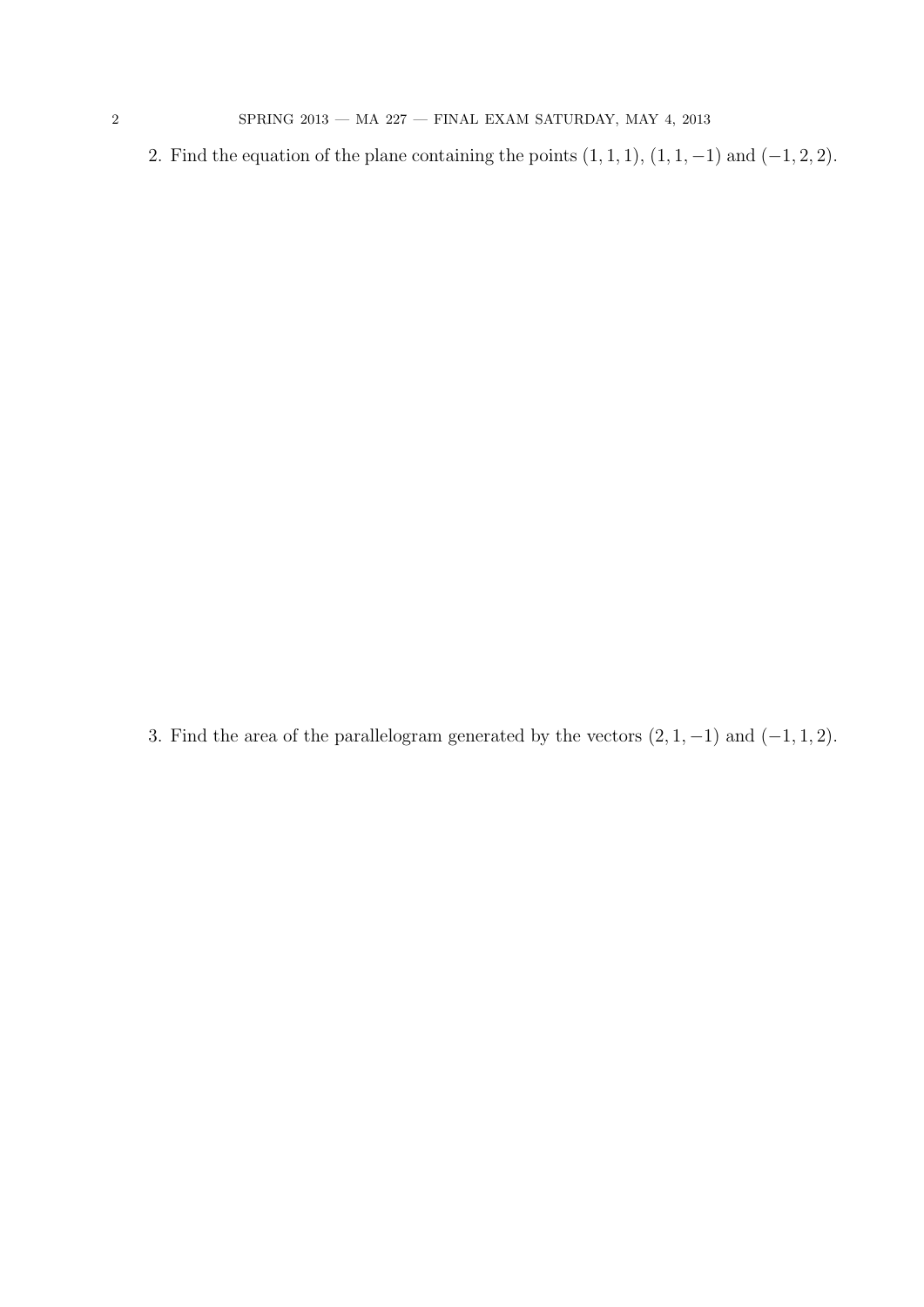4. Let  $f(x, y) = x \cos(y) - \frac{y}{x}$  $\frac{y}{x}$ . Find all second partial derivatives:  $f''_{xx}$ ,  $f''_{xy}$ ,  $f''_{yy}$ .

5. Find local maximum, minimum and saddle points (if any) of the function  $f(x,y) = x^2 - 2xy - y^2 + 4x - 1.$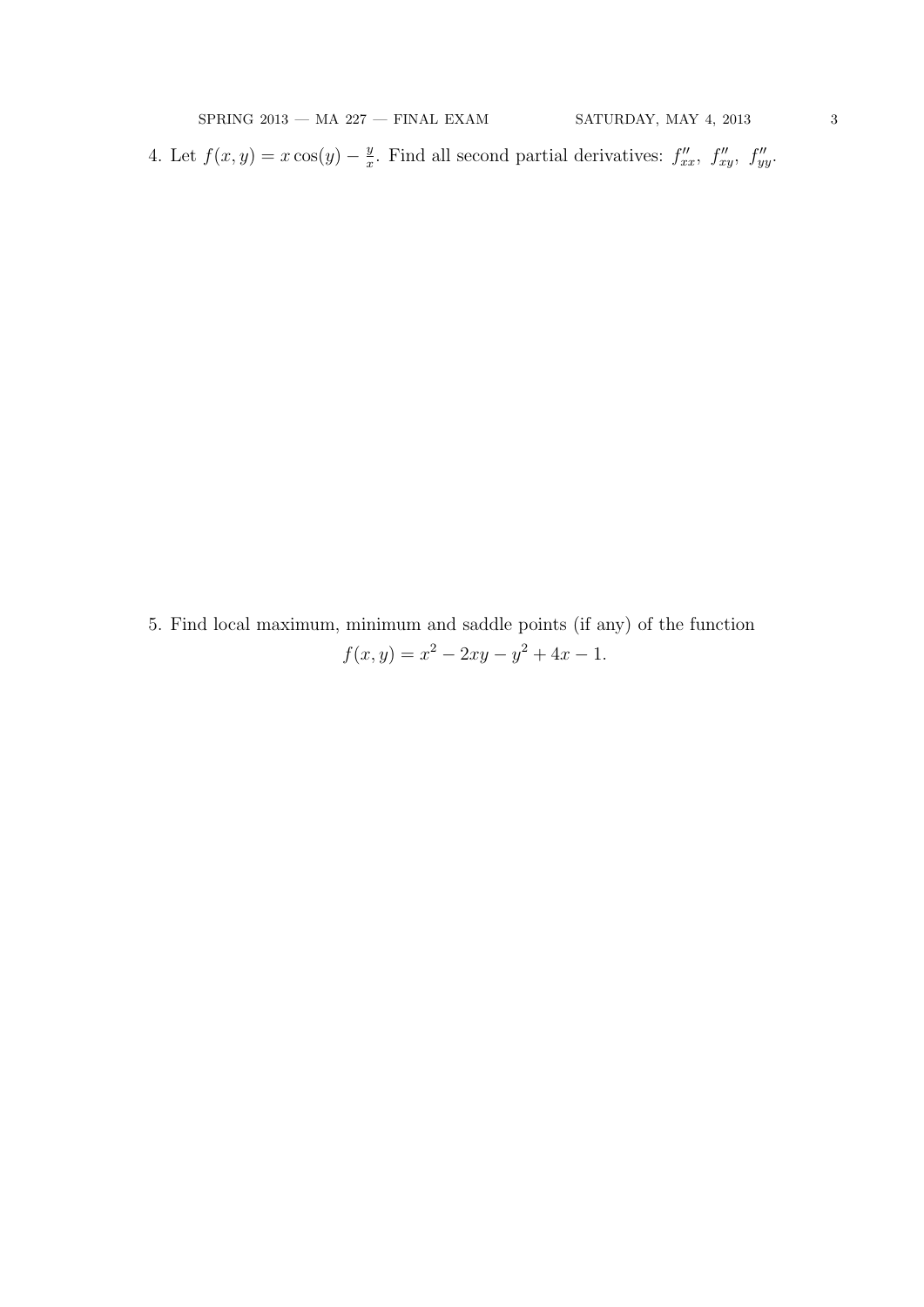6. Let  $z = e^x y + \frac{1}{y}$  $\frac{1}{y}$ . Find equation of the tangent plane at point  $(0, 1)$ .

7. Find the maximum rate of change of  $f(x, y) = x^3 - \sqrt{xy}$  at the point (1, 1). In which direction does it occur?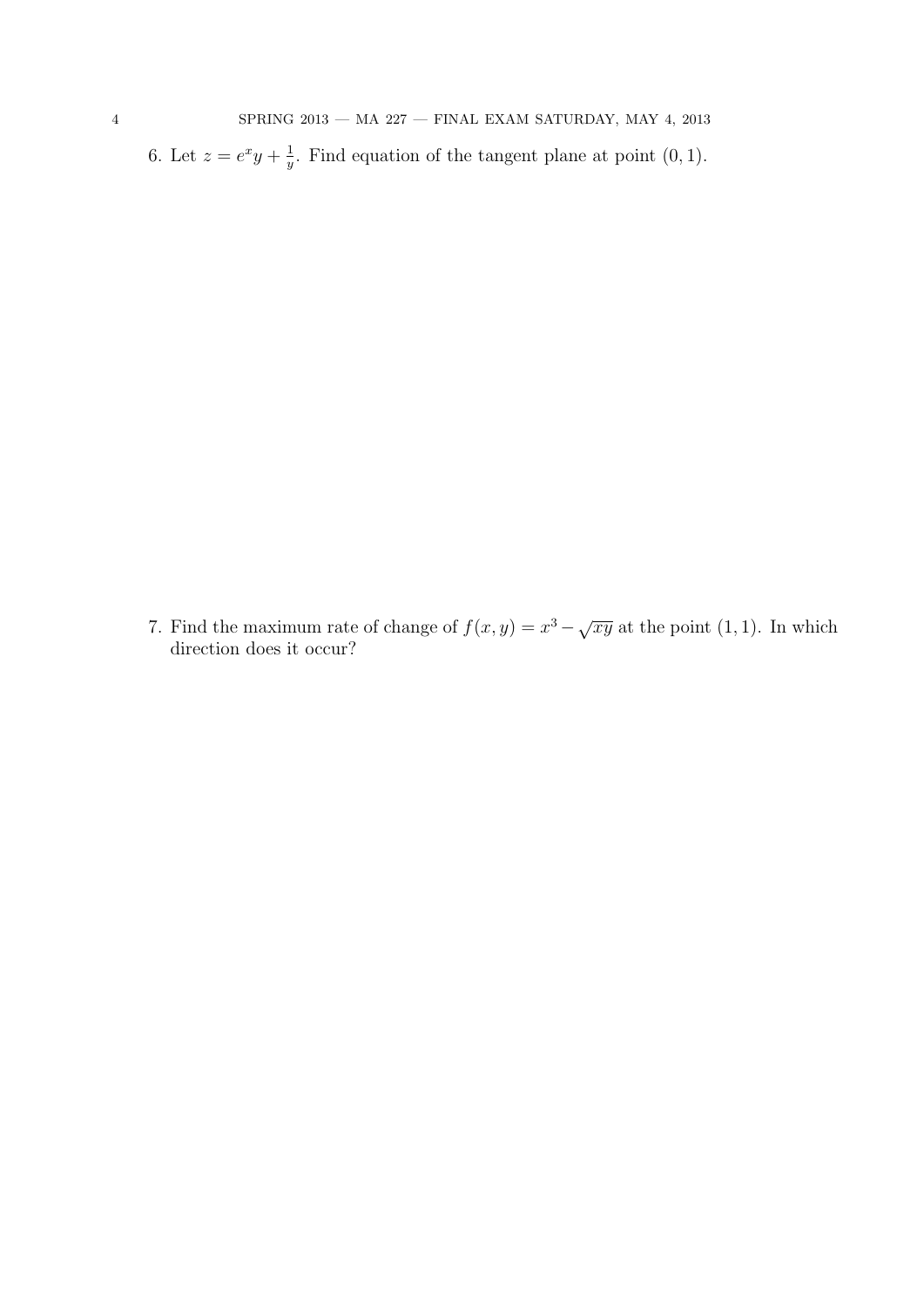8. Find the area of the region D bounded by  $x = y^4$  and  $y = x/8$ .

9. Sketch the region of integration and change the order of integration:

$$
\int_0^1 \int_x^{x^2+1} f(x,y) dy dx.
$$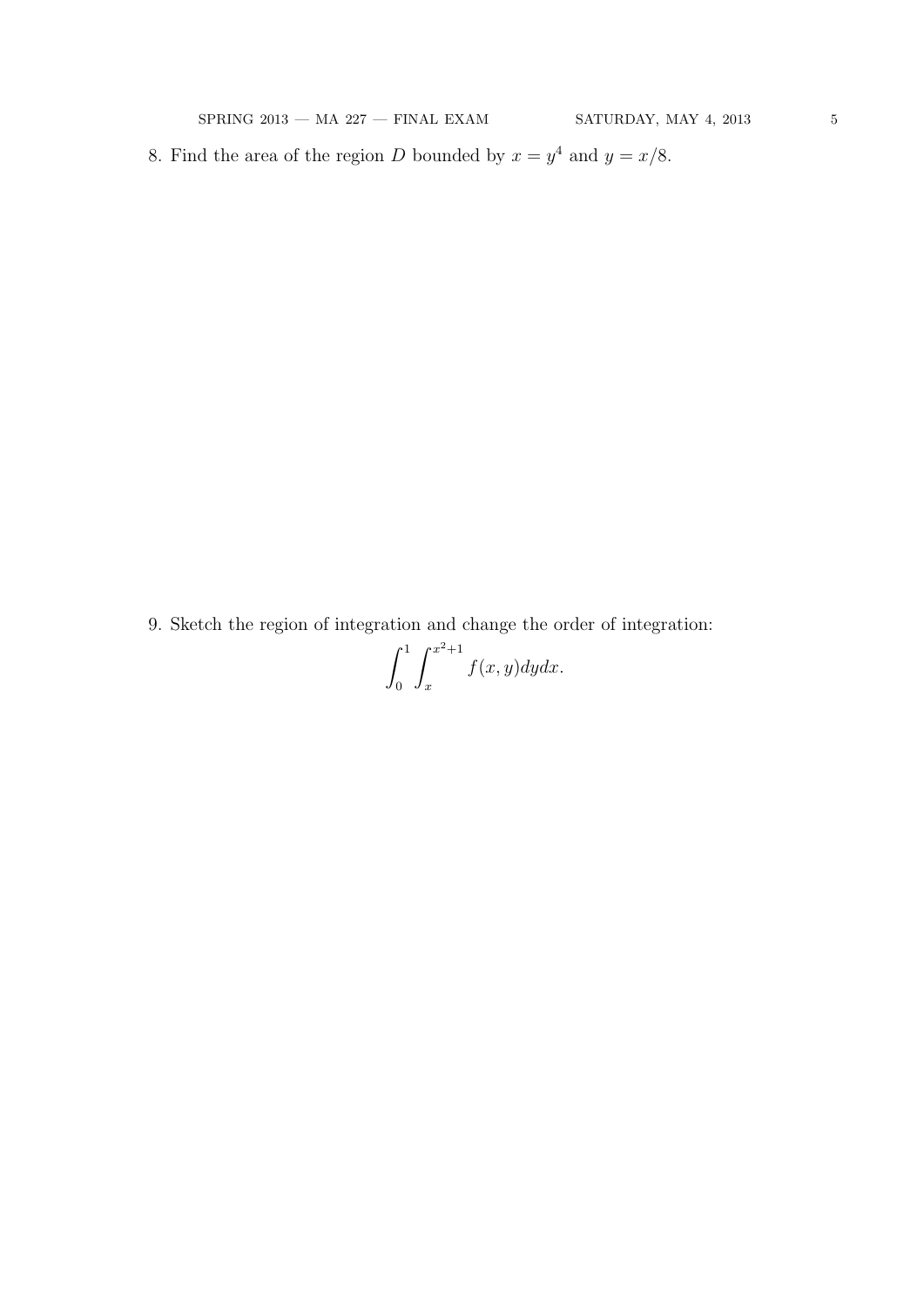10. Find the volume under the surface  $z = x + y + 2$  and above the disc  $x^2 + y^2 \le 1$  in the xy plane. Use polar coordinates.

11. Acceleration of the particle is given by  $\mathbf{a} = (-1, 0, 1)$ . Find velocity and position of the particle as functions of time if at time  $t = 0$  we have  $\mathbf{v}(0) = (1, 0, 0)$  and  $\mathbf{r}(0) = (1, 1, 1).$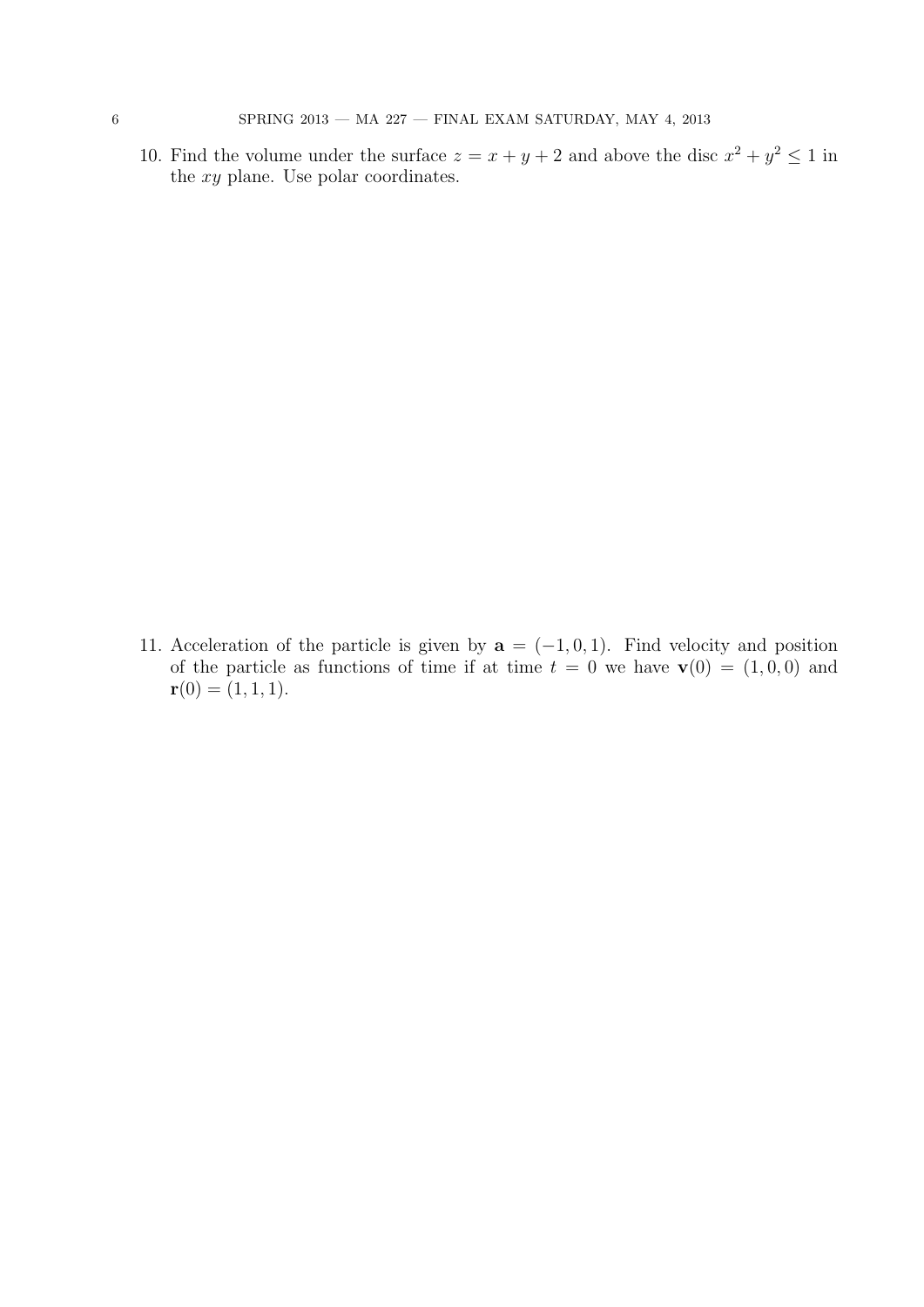$\begin{array}{lcl} \text{SPRING } 2013\, \text{---} \text{ MA } 227\, \text{---} \text{ FINAL } \text{EXAMPLE} \text{MAY} & \text{SATURDAY, MAY } 4, \, 2013 \end{array} \tag{7}$ 

12. Find the absolute maximum and absolute minimum of the function  $f(x, y) = x^2 - y^2$  $y^2 - 2x + 1$  on the region  $0 \le x \le 2$ ,  $0 \le y \le 1$ . Be sure to provide coordinates of the points and the values of absolute maximum and minimum.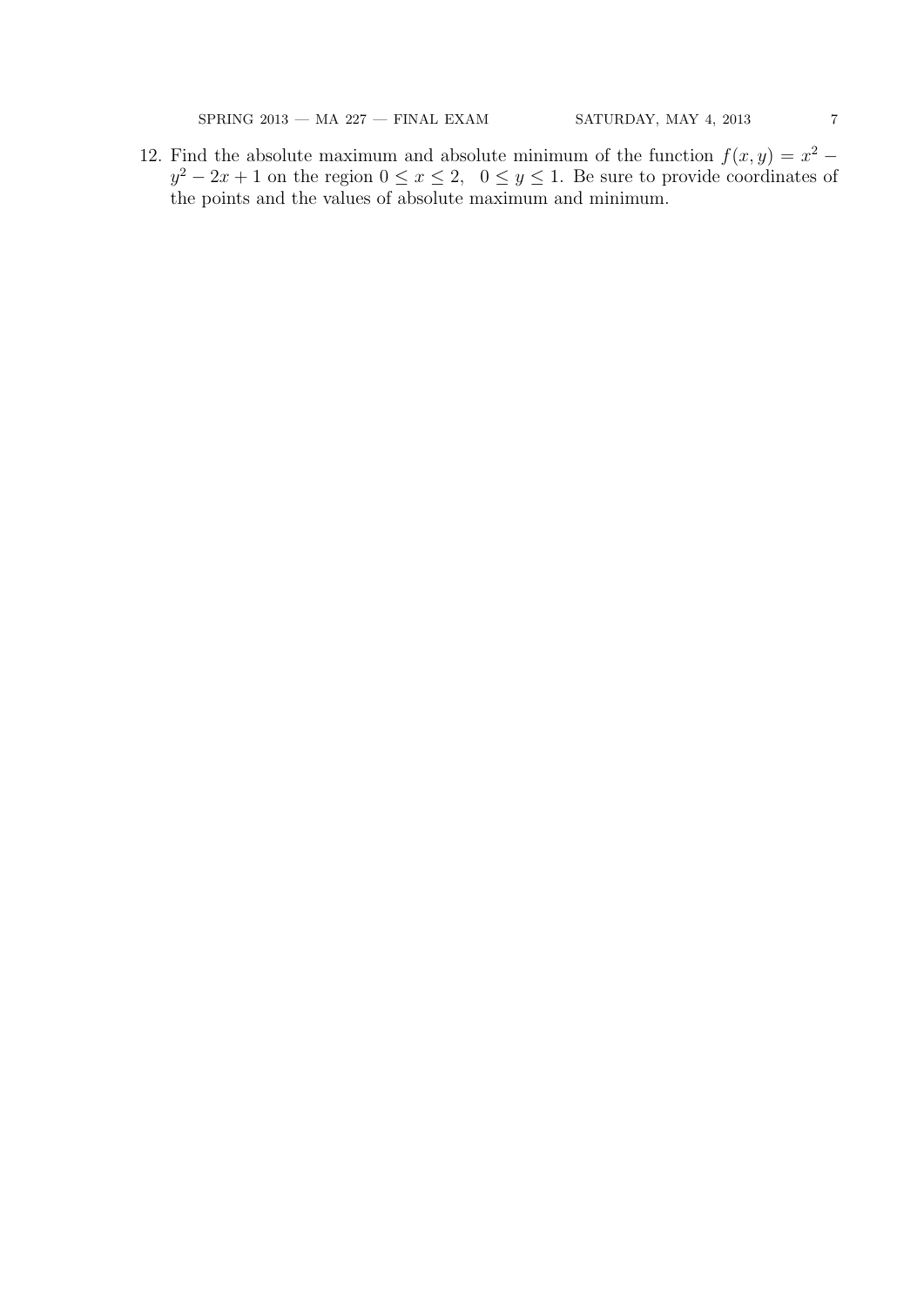13. Using spherical coordinates, calculate the integral  $\int \int \int_V z^2 dx dy dz$ , where the region V is the half-ball:  $\{x^2 + y^2 + z^2 \le 4, x \ge 0\}.$